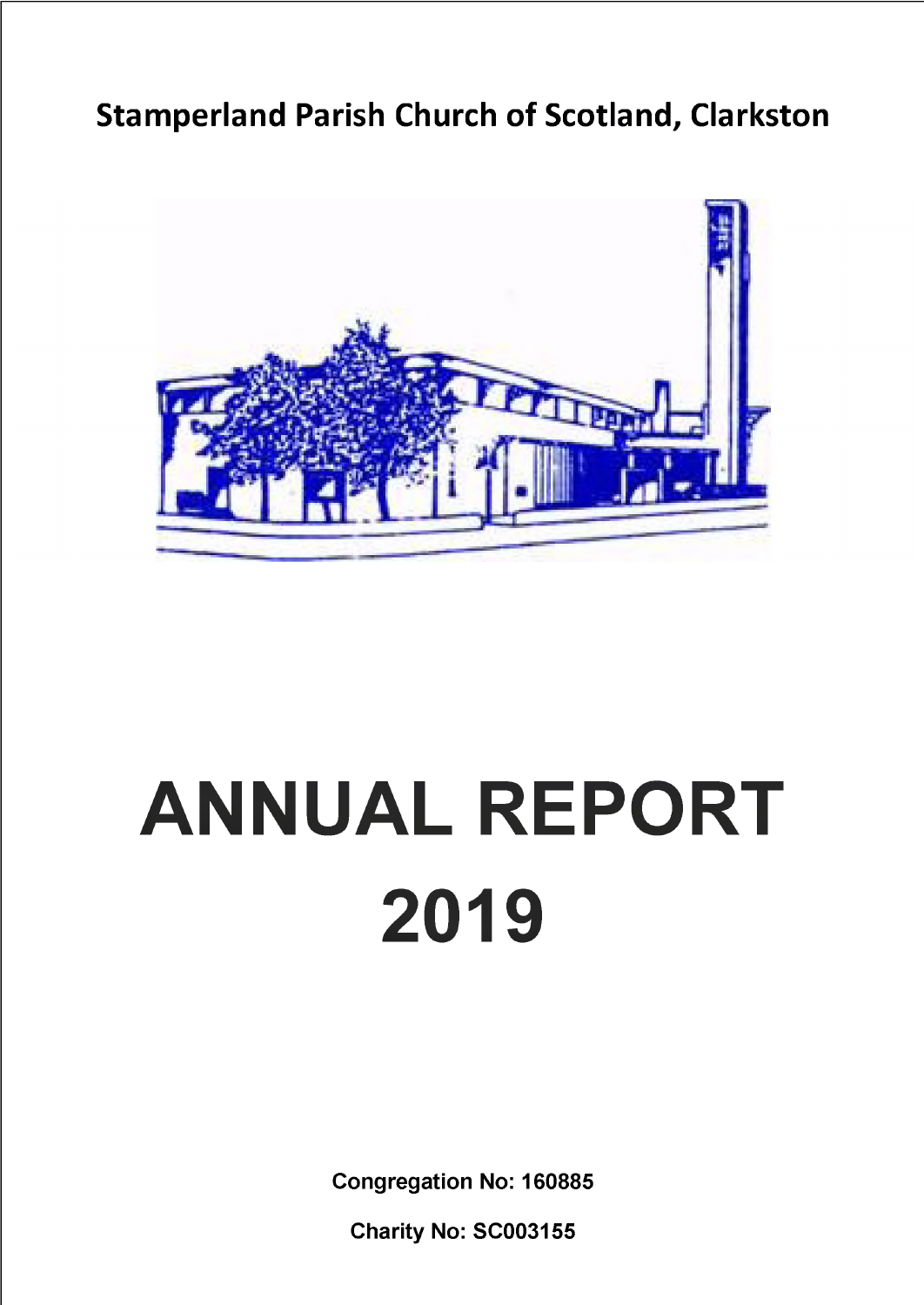## **Reference and Administrative Information**

Charity Name:

**Charity Registration Number:** 

Congregation Reference No:

**Contact Address:** 

Stamperland Parish Church of Scotland, Clarkston

SC003155

160885

Stamperland Parish Church **Stamperland Gardens** Glasgow G76 8LJ

## **Trustees**

**Elders** 



**Members of Congregation** 



Minister:

Session Clerk: Church Treasurer:

**Principal Office-bearers** 

## **Independent Examiner**



## **Bankers**

Royal Bank of Scotland Giffnock (B) Branch 158 A Fenwick Road Giffnock Glasgow G46 6XB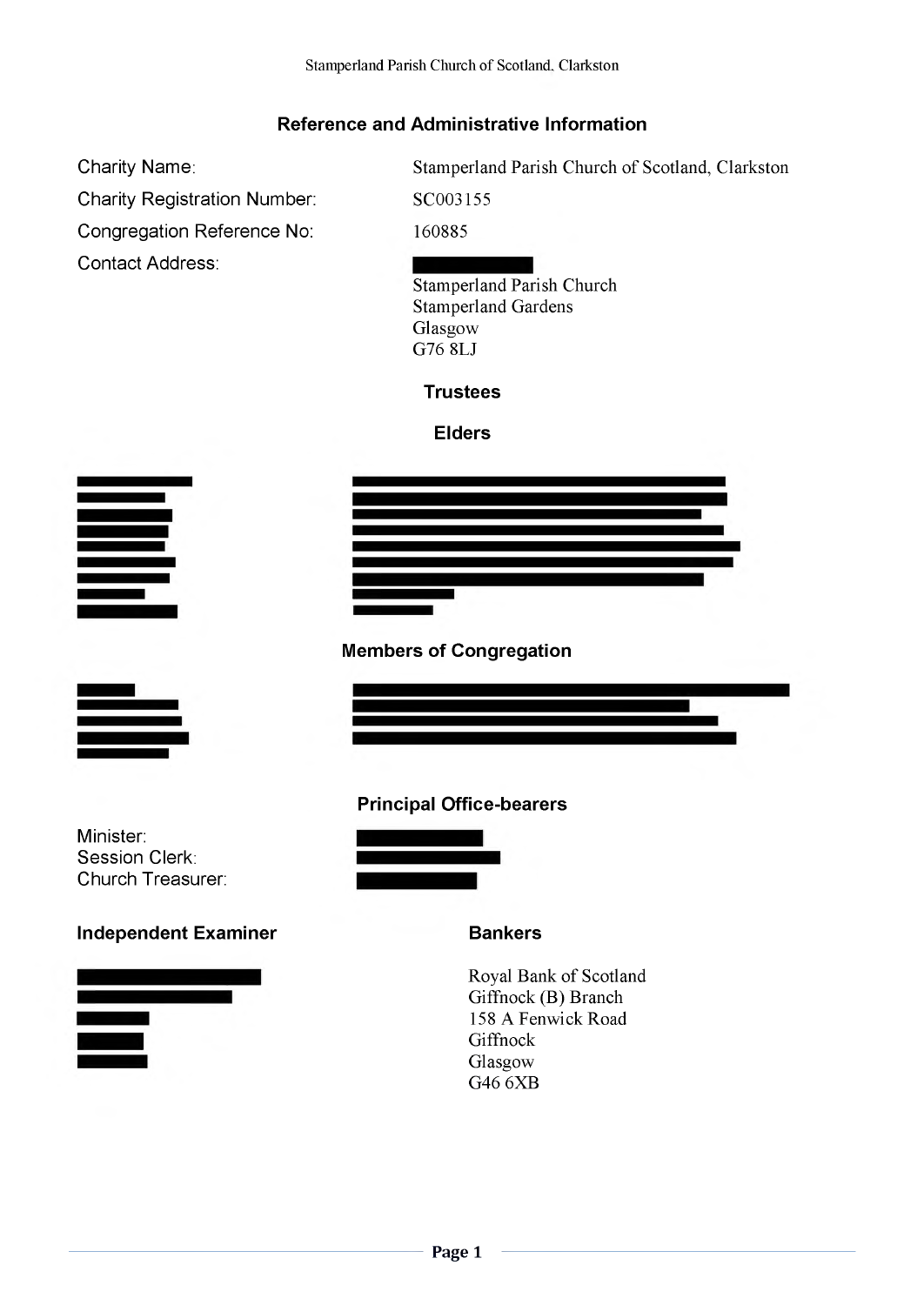## **Trustees' Annual Report** Year ended 31<sup>st</sup> December 2019

## **STRUCTURE, GOVERNANCE AND MANAGEMENT**

## **Governing Document**

Stamperland Parish Church of Scotland, Clarkston is administered in accordance with the terms of the Unitary Constitution.

## **Recruitment and Appointment of Trustees**

Under the Unitary Constitution all elders are charity trustees. Elders are chosen from those members of the church who are considered to have the appropriate gifts, skills and commitments to undertake, along with the minister, responsibility for the life of the congregation in all its aspects including worship, mission and service to the wider community. The minister is elected by the congregation and inducted by Presbytery and is automatically a trustee. When there is no minister, Presbytery appoint an Interim Moderator; the Interim Moderator is automatically a trustee.

Additional trustees are appointed from within the congregation and members of the congregation are invited to nominate individuals who have the skills and commitment to contribute to the management of the church, particularly in relation to the maintenance and development of the fabric of the church buildings and to the financial affairs of the church. These additional trustees may be elected and appointed at the Stated Annual Meeting of the Congregation or co-opted to serve as trustees.

## **Organisational Structure**

Kirk Session meetings attended by all trustees are held approximately eight times a year. Moderated by the minister (or interim moderator if the church is vacant) these meetings provide the forum for decision making. Attendance is open to all members of the church and all members may contribute to debates. However, only elders and additional trustees have decision-making authority.

Within the Kirk Session there are nine permanent committees each with specific remits to inform, oversee and manage the work of the church. In addition there are trustees who have responsibility for overseeing Health  $\&$ Safety (H&S), protection of vulnerable groups (PVG) and food hygiene. A chart showing the organisational structure is presented on page 7.

## **OBJECTIVES AND ACTIVITIES**

The Church of Scotland is Trinitarian in doctrine, Reformed in tradition and Presbyterian in polity. It exists to glorify God and to work for the advancement of Christ's Kingdom throughout the world. As a national church, it acknowledges a distinctive call and duty to bring the ordinances of religion to the people in every parish of Scotland through a territorial ministry. It co-operates with other churches in various ecumenical bodies in Scotland and beyond.

In Stamperland Parish Church, Sunday Worship, to which anyone has access, takes place every Sunday morning. The sacrament of Holy Communion is celebrated four times a year. The church is open on a Wednesday morning offering a period of quiet reflection and contemplation. Additional services take place at significant times, for example, Easter and Christmas.

Christian Education for youth takes place on Sunday mornings with the BB Bible Class and Sunday School departments catering for those aged between three and 18 years. For adults, there is a House Group which meets fortnightly for Bible study. The minister's provision of teaching and discussion material as well as church membership instruction classes provides a means for the Christian education of adults.



The Guild meets every Tuesday evening from October to March and offers a varied and highly enjoyable programme of speakers, music and crafts, tea and fellowship. The Guild is open to all people.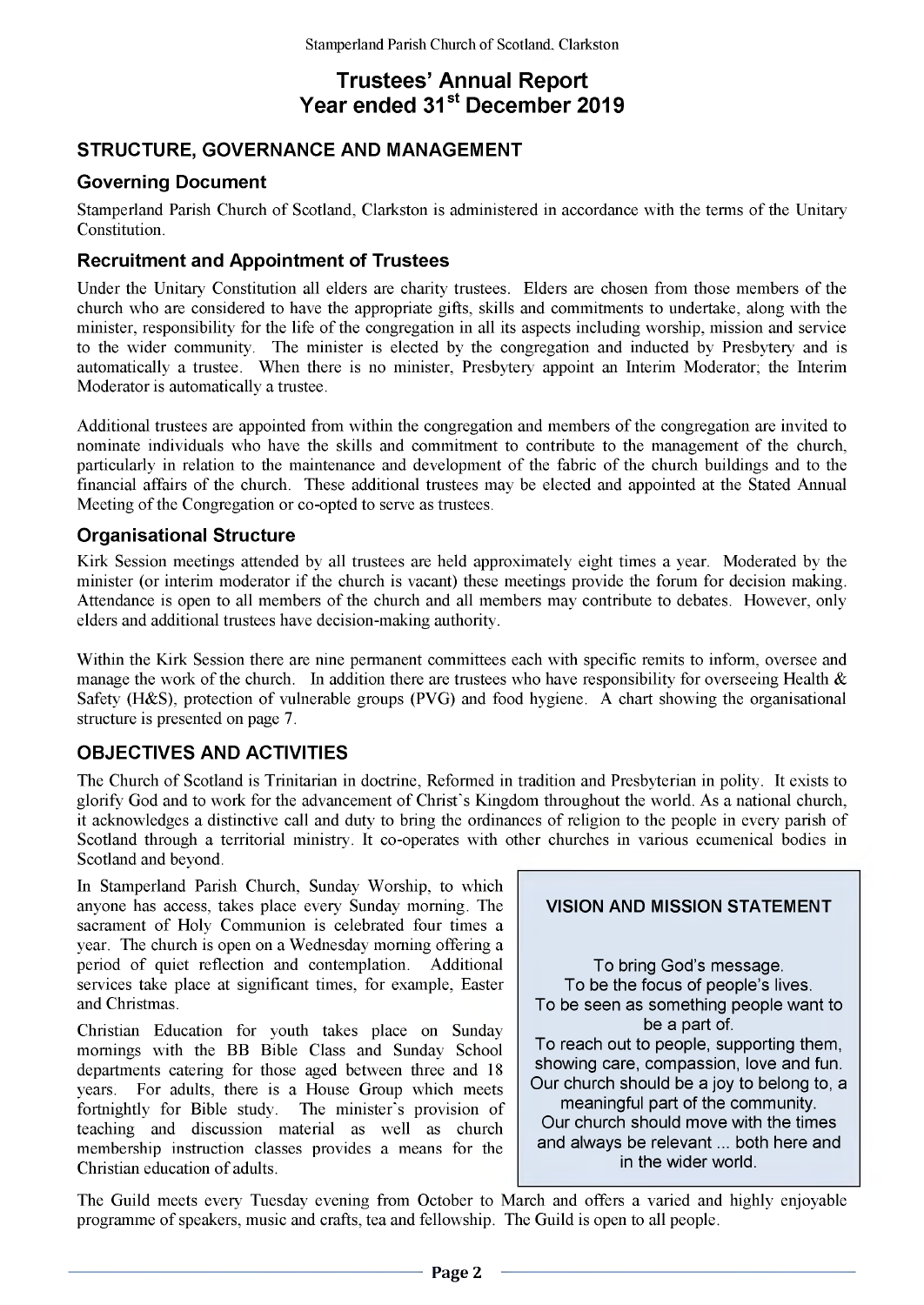The church seeks to support and minister to all people within the parish and beyond and we therefore seek to engage with people in a variety of ways. Over the past seven or eight years we have made the church premises available for the "Heart for Art" project which uses creative art to provide therapy for people with dementia, enhancing their feelings of self worth and achievement. Classes are held on Friday afternoons. In relation to interaction with youth, our minister serves as a chaplain to Williamwood High School and Netherlee Primary School. Netherlee Primary school is welcomed into the church for Christmas, Easter and end-of-term services.

The church supports Youth Organisations including The Boys' Brigade, The Scouts and The Guides which, together, provide a wide range of activities enjoyed by just under 200 young people each week. Membership of The Scouts and The Guides is open to all young people regardless of their religious beliefs.

The church and associated organisations arrange a variety of social and fund-raising activities; these include Spring and Christmas Fairs, concerts, quizzes and a range of social events, all of which are open to the general public. Occasional events are specifically targeted to encourage families with young children to attend.

Hall accommodation is provided for a range of community activities and occasional meetings of local community groups. The halls are used by organisations including Baby Sensory, which provides sensory development activities for babies and parents, Sounds International, an adult choir drawing its membership from people of diverse nationalities and religious backgrounds and EROS Musical Society, an amateur dramatics society based in Clarkston

The safety and security of all people attending and using the church and associated halls is of great importance. The church has a co-ordinator for the Protection of Vulnerable Groups (PVG) and all adults who have contact with children and young people in the Youth Organisations have clearance through Disclosure Scotland. CCTV recordings are made of people entering and leaving the halls. Health and Safety is an agenda item at all meetings of the Kirk Session and safety procedures are regularly reviewed. PVG is an agenda item at all regular meetings of the Kirk Session.

Members of the church are active within the local community and are involved with community councils, neighbourhood watch schemes, health boards, etc..

Members are also active in supporting various charities and organisations both by giving of their time and through financial donations. There is direct involvement with charities such as Christian Aid, with homes for the elderly including, specifically, Williamwood House, and with organisations such as The Lodging House Mission. Members of the church arrange a monthly service at Clarkston Care Home.

As a parish church there is a desire to support those in the parish in times of stress and the church is always there to offer various types of support to those living in the parish. Often the need for support and its nature is confidential but an obvious example is support at a time of bereavement.

## **ACHIEVEMENTS AND PERFORMANCE**

Following the linkage of Stamperland Church with Netherlee Parish Church in September 2018 the two churches have shared a minister - Rev Scott Blythe. Early in 2019 Miss Marie Wilson was appointed as Pastoral Assistant to the linked churches and throughout the year has developed her role to support the pastoral needs of the church community.

On the majority of Sundays in 2019 separate morning services were held in both Stamperland and Netherlee churches. Joint communion services were held (two in each church) and services over the Easter and Christmas periods were split between the two churches with the congregations of the two churches worshipping together. Joint services also took place on Remembrance Sunday and on other occasions.

The year 2019 ended with 270 members on the Congregational Roll, six fewer than the previous year. Four members died. Two moved elsewhere. There were no new members.

Only nine young people (plus two teenage helpers) were enrolled in Stepping Stones at the end of the year. This low number serves to highlight that the current arrangements of organisations, activities or events aimed at attracting the attendance of children on Sunday mornings are not being successful and require a radical re-think. The uniformed organisations (Scouts, Guides and Boys' Brigade) have seen a slight decline with the combined roll standing at 190 in December 2019. The number of youths attending the Scout Group is 58 with 23 being in the Scout and Explorer Scout sections. There are 75 girls in the Guide Association of whom 25 are members of the Guide company section. There is a total of 55 boys in the BB, 25 of whom are members of the Company section. Having increased markedly in the previous two years the number of Anchor Boys and Junior members declined a little in 2019. All organisations would welcome additional adult leaders. The number of young people attending the uniformed organisations is encouraging and is testament to the hard work of the leaders of the organisations and the inspiring activities they provide.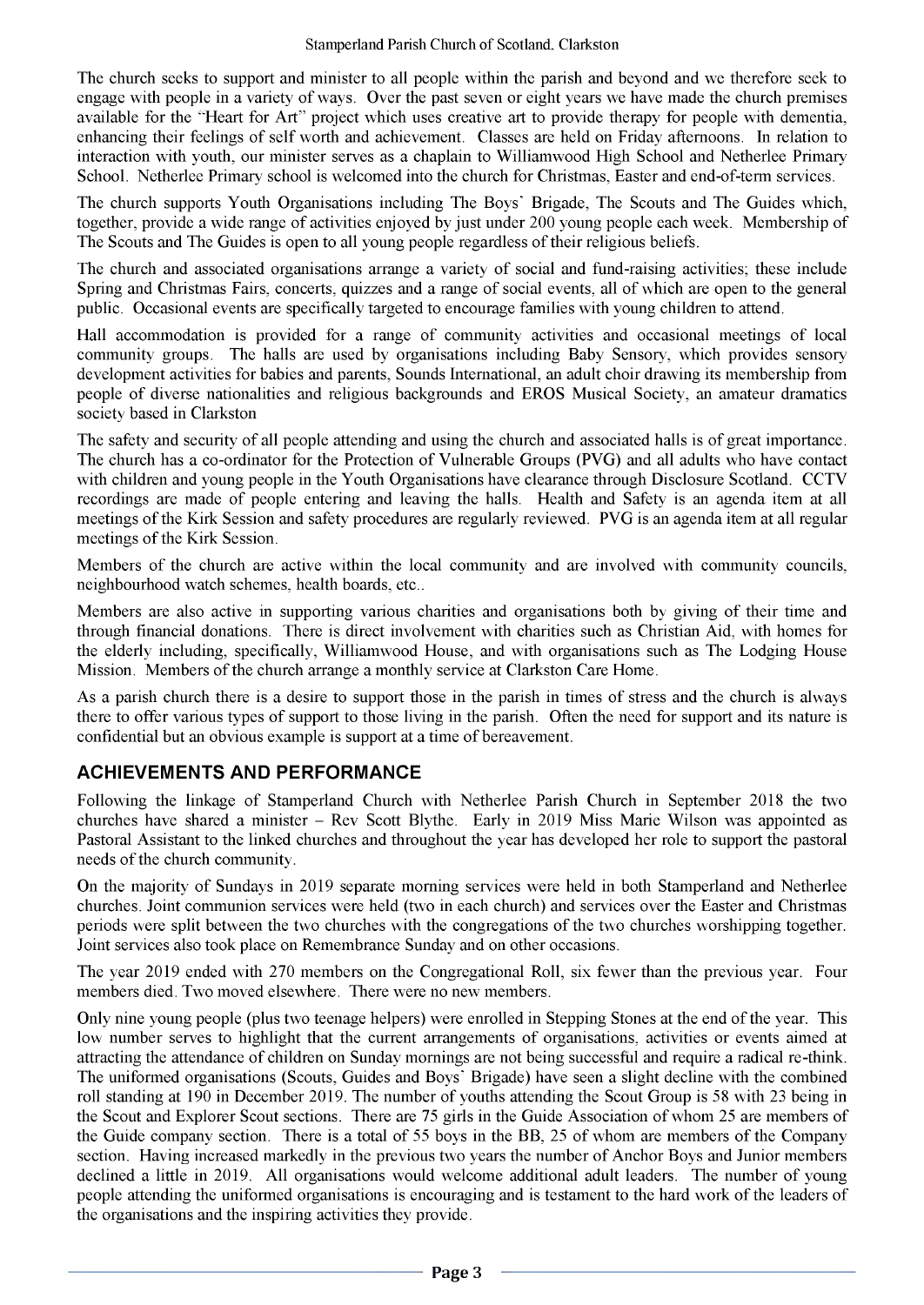The numbers attending 'Sunday Break" at the close of morning worship are steady at around two dozen and a similar number of people attend 'Open Door' on Wednesday mornings. Holy Week services were well attended as was the early morning Dawn Easter Day Service in Linn Park. There was a good attendance at the family Christmas Eve service.

During the year, the minister conducted three baptisms, one wedding and eight funerals at Stamperland. Support for bereaved families is demonstrated in a number of ways including through the "Flower Ministry'' in which the flowers on display in the church sanctuary at the Sunday morning service are distributed to people within the congregation or parish as a token of remembrance or thanks. Additionally, the church maintains a Book of Remembrance recording the names of deceased persons who have a link with the church and parish. The Book of Remembrance is on public display.

Through a variety of initiatives the church strives to maintain its reputation and promote its profile within the parish. The church's presence on the internet, including Facebook and YouTube, is indicative of new and different forms of contact. Wireless internet connection is available within the church hall accommodation. Our hall accommodation is available to community groups and organisations providing services to people living in our community.

As well as supporting charitable activities within the church and parish. £1,300 was raised through Special Collections and Fund Raising Events for specific causes or charities. Details of amounts raised arc summarised in Note 8 on page 13.

In addition to purely financial donations, a large quantity of tins and packets of food donated at the Harvest Thanksgiving service was taken to the Lodging House Mission. In the autumn a significant number of filled shoeboxes were donated to Blytheswood Care. The church continued its support for the East Renfrewshire Food Bank in Barrhead with church members making regular donations throughout the year and special donations of gifts at Christmas.

## **FINANCIAL REVIEW**

In common with most churches, our membership has been in decline for the last 50 years. From a peak membership of 1,030 in 1959. the current membership of 270 is the lowest figure recorded since the establishment of the church in 1940. Over the last ten years membership has reduced from  $400 - a$  reduction of one third. With reductions in membership, the financial support of the church falls on an ever smaller number of members and. in particular, those members who are actively involved in the life and work of the church. Efforts have been made to develop a stewardship culture within the church whereby members are encouraged to regularly review and increase their offerings. At the same time, close control of expenditure has been maintained. For the past five years the manse has been let through die General Trustees and the rental income has provided a welcome additional source of income.

## **Analysis of Income**

The chart on the right shows a breakdown of the principal sources of income in 2019.

Offerings paid through Gift Aid along with the tax recovered contributed 42% of income. These offerings represent the single most important source of income. Freewill offerings and open plate together accounted for 17% of income. In 2019. total offerings were over £3,000 lower than the previous year.

Income raised by ''Fund Raising"' was £2,313, a little more than the previous year.

Income from the use of premises by third parties was £12,163. Whilst this amount was £1,300 less than



die previous year rental income represents twelve per cent of income. The largest contributor to rental income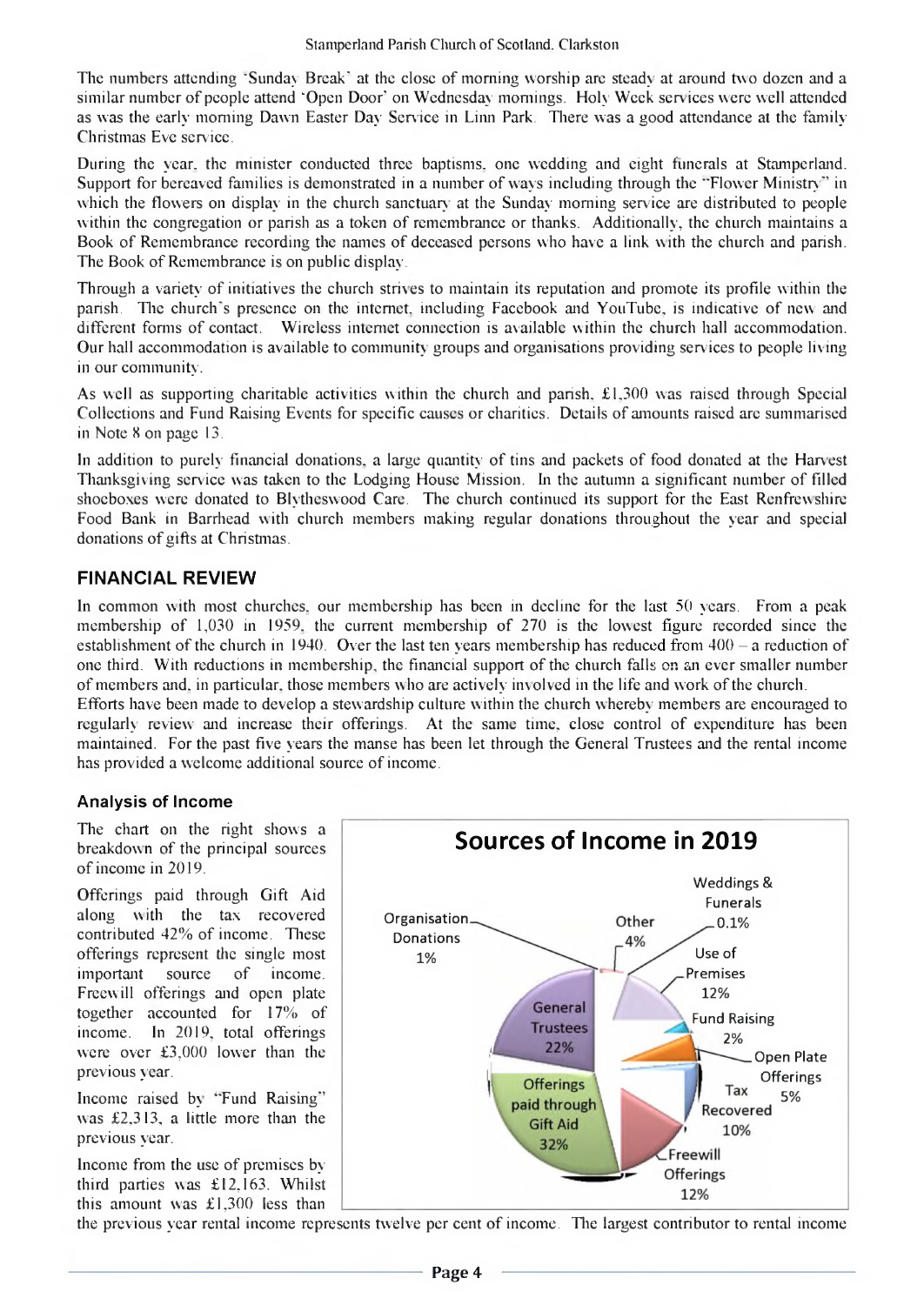is Baby Sensory, an organisation which provides sensory development activities for babies from birth to three years of age. They occupy the large and small halls every Monday morning and afternoon. Sounds International use the large hall on Tuesday evenings with EROS Musical Society using this accommodation on Wednesday evenings. A variety of keep-fit classes take place and halls have been made available to various community and local groups for events ranging from art exhibitions to children's parties. There are frequent enquiries from a wide range of organisations seeking to hire accommodation on weekday evenings. However, our halls are already fully used every evening.

## **Analysis of expenditure**



The chart on the left illustrates the major categories of expenditure in 2019.

The greatest expense is the payment of £57,169 to the National Ministry and Mission Fund and to the Presbytery of Glasgow. This amount includes our contribution to the stipends of ministers and locum ministers within the Church of Scotland, to the wider work of the Church of Scotland and to Glasgow Presbytery. We have no control over our allocation and expenditure on these items represented virtually half of our total expenditure.

In 2019, expenditure associated with the buildings was £47,278. This amount includes fabric repair and maintenance as well as building insurances, Council Tax for the manse, cleaning of the church and halls.

The main items of fabric expenditure

were renewing the roof covering of the Large Hall (£13,800), the installation of new, plastic-framed, double glazed windows throughout most of the hall accommodation  $(\text{\textsterling}15,750)$ , refurbishment of concrete steps leading to the front door of the church (£4,000) and painting of ceiling in the large hall (£2,000).

We are conscious of our environmental footprint. Expenditure on central heating has reduced over the last seven years. The cost of gas consumed by the central heating boilers was, at £2,807, almost ten per cent lower than the previous year and over £1,000 lower than the cost of gas used in 2014. Whilst the price of gas fell between 2014 and 2017 it has increased over the last two years and the reduction in expenditure owes much to careful attention to ensuring that, whenever possible, heating is restricted to areas of the church buildings actually being occupied by organisations. The ongoing replacement of old radiators with more efficient units has also contributed to savings and the recent installation of double glazed windows is anticipated to further improve heating efficiency in coming years.

By the end of 2017 most of the fluorescent tube lights in the church had been replaced with modem, efficient LED lights to provide not only improved illumination but also savings in electricity consumption. The cost of electricity consumed in 2019 was less than the average cost of the four previous years.

## **Reserves Policy**

It has been the Trustees' policy to have a reserve in the General Fund of about two month's normal expenditure and, in addition, to have sufficient funds in the Fabric Fund to enable essential repairs to be undertaken and to facilitate the purchase of major capital items such as duplicators, amplifiers, computers, etc. should they become unserviceable and require to be replaced.

The church has been fortunate in receiving a number of legacies. Some of the money from these legacies has been used to cover the deficit between the normal, regular income and the normal, regular expenditure and to enable significant upgrading work to be undertaken.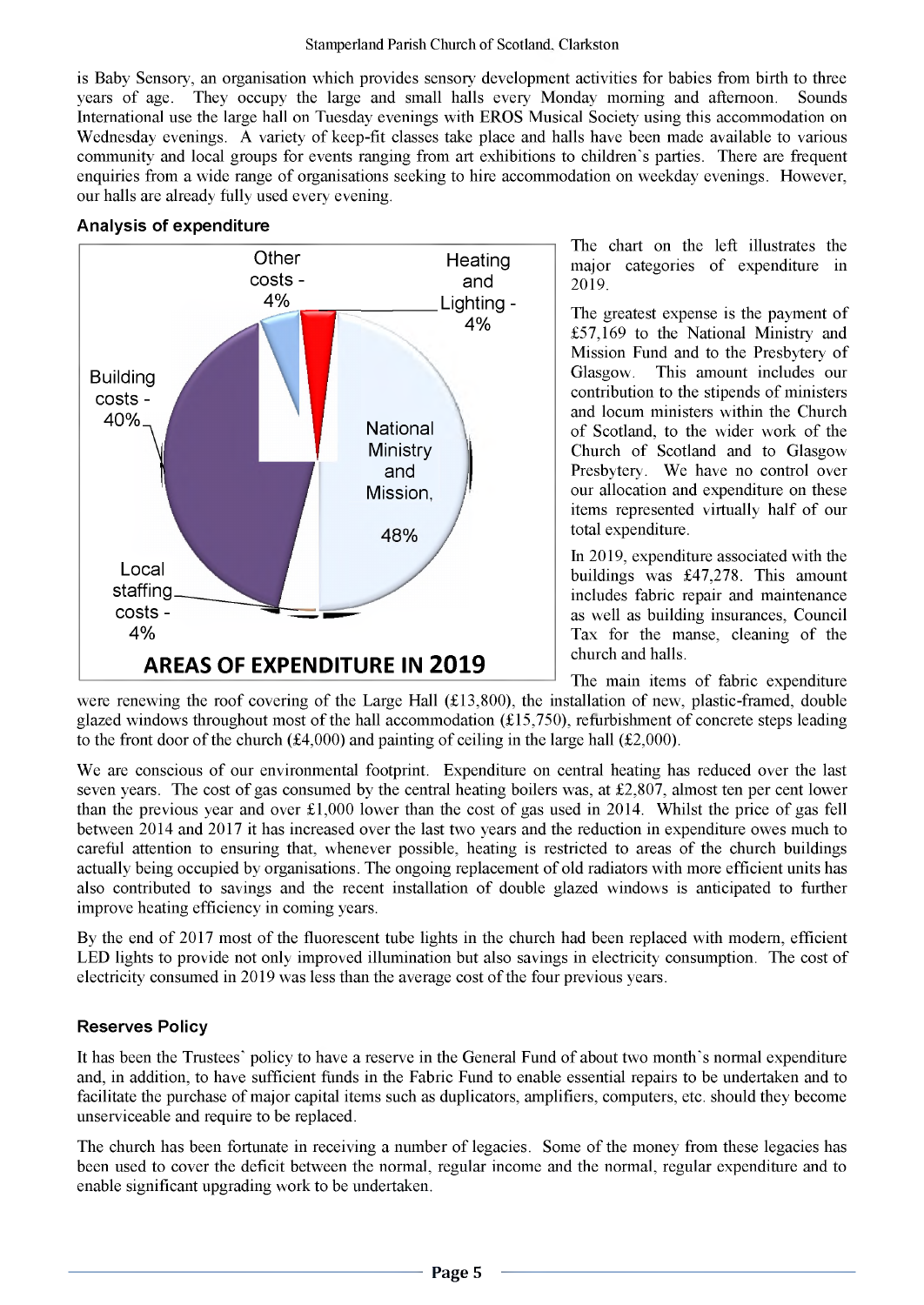At the end of 2019 the total bank and cash balances stood at £122,685. The General Fund balance was £7,698; the balance in the Fabric Fund was £109,000. All money in the Copper Fund was spent and the fund ended 2019 with a zero balance. The balance in the Kean Bequest (a restricted fund specified to be used for the purpose of Elder Training) was £1,261. The value of the investment in the Church of Scotland Investor's Trust Growth Fund at 31<sup>st</sup> December 2019 was £4,726.



It has been the Trustees' policy to maintain a Roof Contingency Fund within the Fabric Fund to meet the cost of renewing the waterproof covering on the flat roof of the sanctuary. The existing roofing material was replaced over 25 years ago and was guaranteed for only ten years. The Trustees have allocated £51,000 to the Roof Contingency Fund. The Fabric Fund will be used to meet costs of the electrical upgrading work identified in the EICR as well as other ongoing maintenance activities.

Since autumn 2014 the Stamperland Manse, 109 Ormonde Avenue, Netherlee, has been let to a tenant. Rental income, minus expenses, is paid directly to the General Trustees in Edinburgh. Sums of money from the accumulated rental income can be drawn to meet costs associated with maintainance of the fabric of Stamperland church and the manse. During 2019 a total of £23,300 was drawn from the accumulated funds and at 31<sup>st</sup> December 2019, the funds held by General Trustees on our behalf amounted to £1,334.

## **THE FUTURE**

On the first day of January 2020, Stamperland Parish Church of Scotland, Clarkston and Netherlee Parish Church united to become Netherlee and Stamperland (Church of Scotland). Netherlee and Stamperland (Church of Scotland) operates with Scottish Charity Number SC015303. Stamperland Parish Church, Clarkston no longer has charitable status. All of the trustees of the two previously separate churches became trustees of the new, united church, Netherlee and Stamperland (Church of Scotland), with all monies, investments and funds held by each church being transferred to Netherlee and Stamperland (Church of Scotland).

Services will continue in both churches and all organisations and groups will continue in both buildings for the foreseeable future.

This 2019 Annual Report and Accounts is the last Annual Report and Accounts to be published by Stamperland Parish Church of Scotland, Clarkston.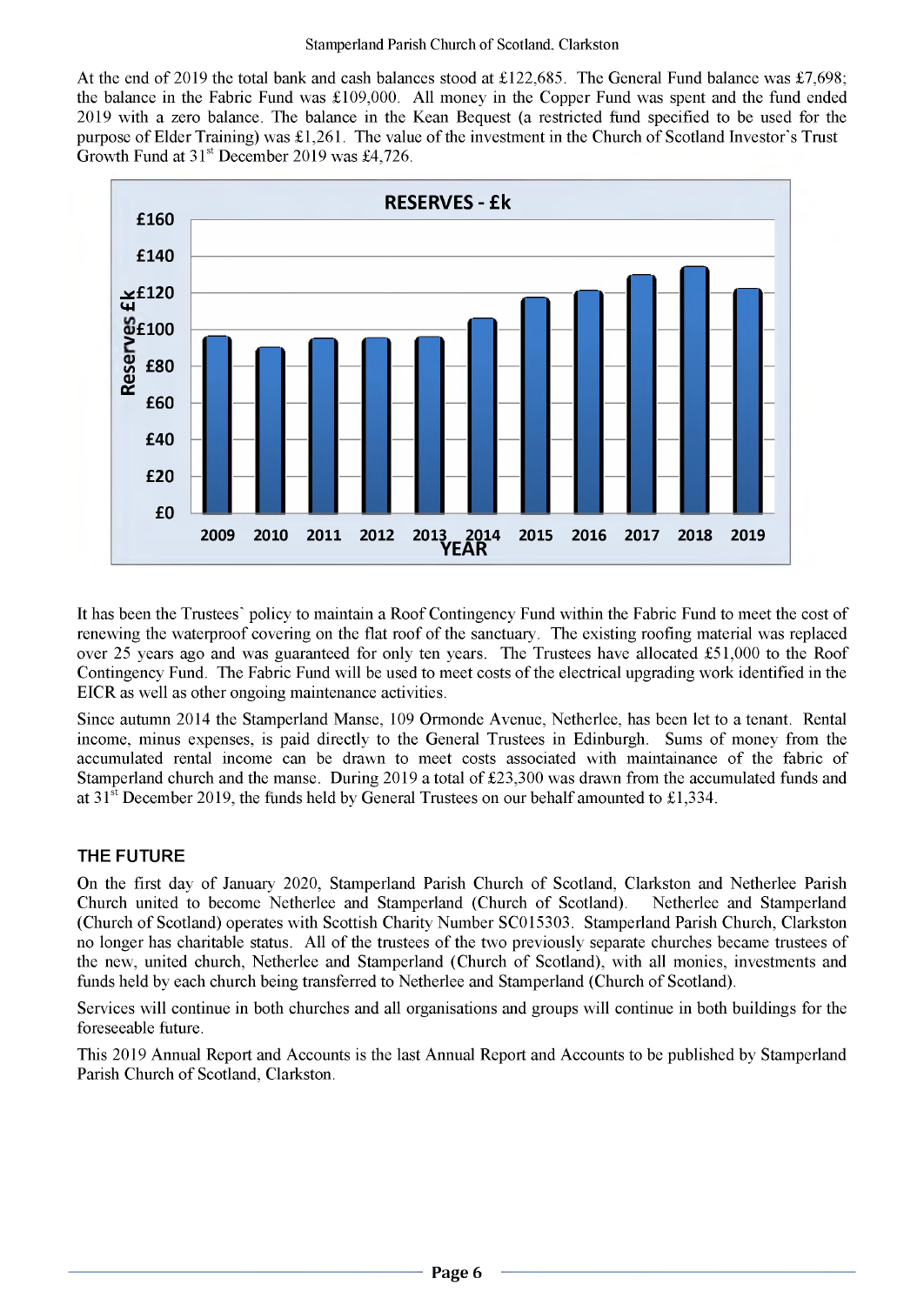## **Statement of Trustees' Responsibilities**

The Trustees must prepare financial statements which give sufficient detail to enable an appreciation of the transactions of the Church during the financial year. The Trustees are responsible for keeping proper accounting records which, on request, must reflect the financial position of the Church at that time. This must be done to ensure that the financial statements comply with the Charities and Trustee Investment (Scotland) Act 2005, the Charities Accounts (Scotland) Regulations 2006 (as amended) and the Regulations For Congregational Finance approved by the General Assembly of the Church of Scotland in 2016. They are also responsible for safeguarding the assets of the Church and must take reasonable steps for the prevention and/or detection of fraud and other irregularities.

Approved by the Trustees and signed on their behalf,



........................... Session Clerk

Date  $2<sup>nd</sup>$  February 2020

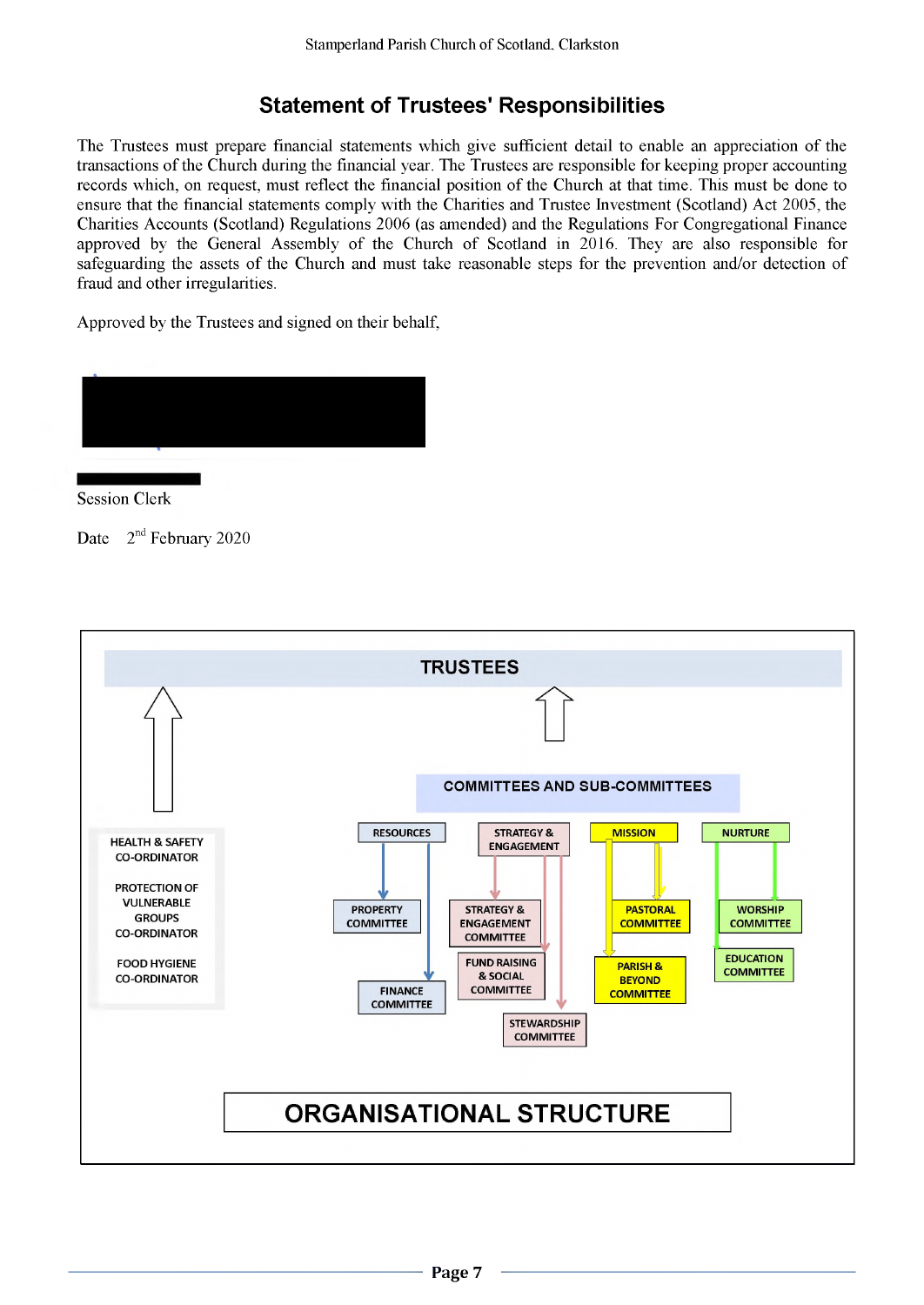## **Stamperland Parish Church of Scotland, Clarkston SC003155**

## **Independent Examiner's Report to the Trustees of Stamperland Parish Church of Scotland, Clarkston**

I report on the accounts of the charity for the year ended  $31<sup>st</sup>$  December 2019 which are set out on pages 9 to 13.

## **Respective responsibilities of trustees and examiner**

The charity's trustees are responsible for the preparation of the accounts in accordance with the terms of the Charities and Trustee Investment (Scotland) Act 2005 and the Charities Accounts (Scotland) Regulations 2006. The charity trustees consider that the audit requirement of Regulation 10(1) (d) of the Accounts Regulations does not apply. It is my responsibility to examine the accounts as required under section  $44(1)(c)$  of the Act and to state whether particular matters have come to my attention.

## **Basis of independent examiner's statement**

My examination is carried out in accordance with Regulation ll of the Charities Accounts (Scotland) Regulations 2006. An examination includes a review of the accounting records kept by the charity and a comparison of the accounts presented with those records. It also includes consideration of any unusual items or disclosures in the accounts, and seeks explanations from the trustees concerning any such matters. The procedures undertaken do not provide all the evidence that would be required in an audit, and consequently I do not express an audit opinion on the view given by the accounts.

## **Independent examiner's statement**

In the course of my examination, no matter has come to my attention

- 1. which gives me reasonable cause to believe that in any material respect the requirements:
	- to keep accounting records in accordance with Section 44( I )(a) of the 2005 Act and Regulation 4 of the 2006 Accounts Regulations, and
	- to prepare accounts which accord with the accounting records and comply with Regulation 9 of the 2006 Accounts Regulations have not been met. or
- 2. to which, in my opinion, attention should be drawn in order to enable a proper understanding of the accounts to be reached.



Date 26<sup>th</sup> March 2020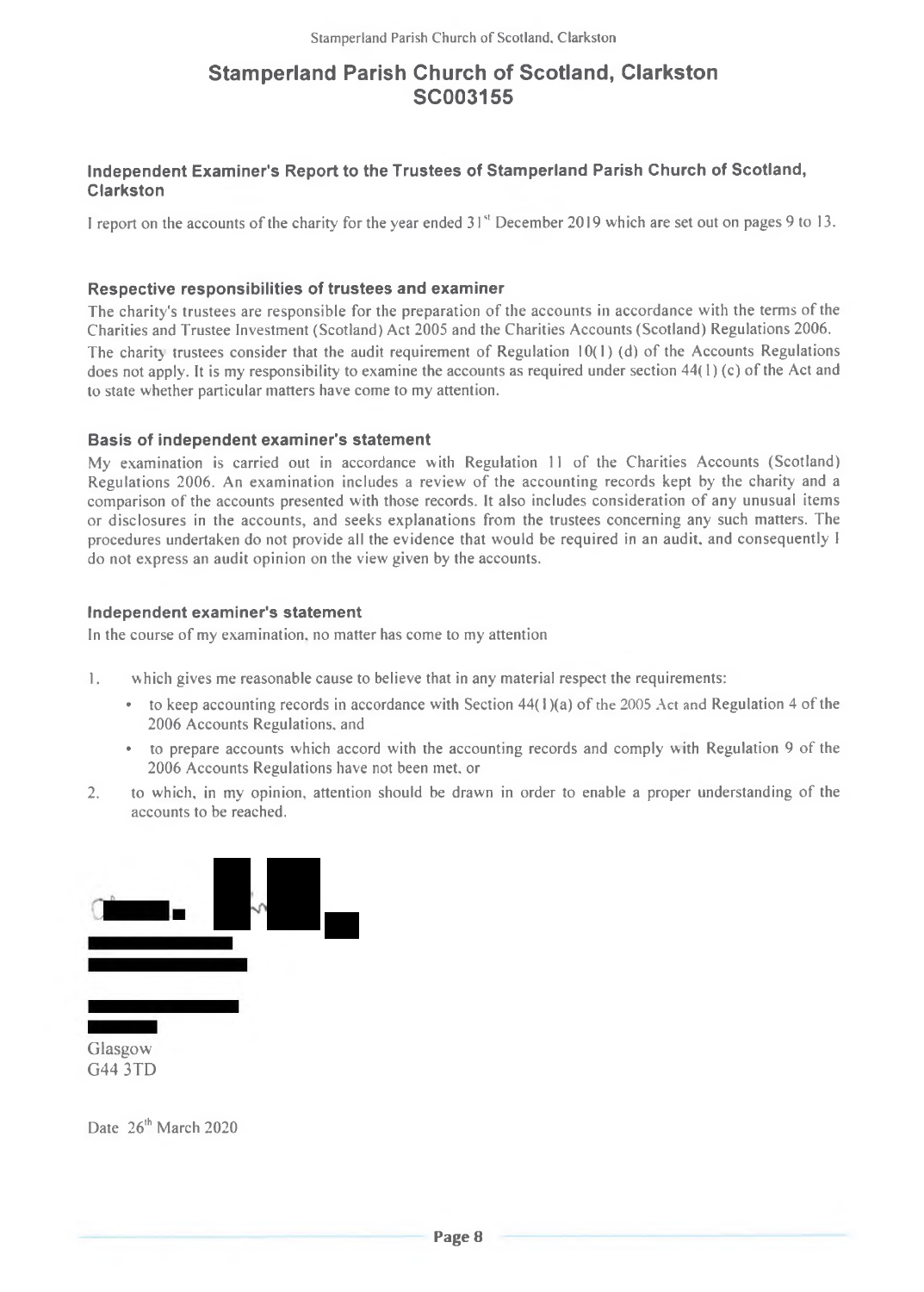|                                                                | <b>Unrestricted</b><br><b>Funds 2019</b><br>£ | <b>Restricted</b><br><b>Funds 2019</b><br>£ | <b>Endowment</b><br><b>Funds 2019</b><br>£ | <b>TOTAL 2019</b><br>£ | <b>TOTAL</b><br>2018<br>£ |
|----------------------------------------------------------------|-----------------------------------------------|---------------------------------------------|--------------------------------------------|------------------------|---------------------------|
| <b>RECEIPTS</b>                                                |                                               |                                             |                                            |                        |                           |
| Donations                                                      | 5,675                                         |                                             |                                            | 5,675                  | 2,815                     |
| Offerings                                                      | 51,209                                        |                                             |                                            | 51,209                 | 54,433                    |
| <b>Gift Aid Tax Recovered</b>                                  | 10,495                                        |                                             |                                            | 10,495                 | 10,326                    |
| Legacies<br><b>Fundraising Events</b>                          | 2,313                                         |                                             |                                            | 2,313                  | 2,138                     |
| <b>Bank and Deposit interest</b>                               | 736                                           | 1                                           |                                            | 737                    | 443.                      |
| Investment Income                                              | 144                                           |                                             |                                            | 144                    | 144                       |
|                                                                | 70,572                                        |                                             |                                            | 70,573                 | 70,299                    |
| Rental of premises                                             | 12,163                                        |                                             |                                            | 12,163                 | 13,481                    |
| Sale of assets                                                 |                                               |                                             |                                            |                        |                           |
| Sale of investments                                            |                                               |                                             |                                            |                        |                           |
| Grants<br><b>Receipts from General Trustees</b>                | 23,300                                        |                                             |                                            | 23,300                 | 12,034                    |
|                                                                | 35,463                                        |                                             |                                            | 35,463                 | 25,515                    |
|                                                                |                                               |                                             |                                            |                        |                           |
| <b>TOTAL RECEIPTS</b>                                          | 106,035                                       | 1                                           |                                            | 106,036                | 95,814                    |
| <b>PAYMENTS</b>                                                |                                               |                                             |                                            |                        |                           |
| Cost of generating funds                                       | 204                                           |                                             |                                            | 204                    | 210                       |
| Charitable activities                                          | 118,368                                       |                                             |                                            | 118,368                | 92,437                    |
| Governance costs                                               |                                               |                                             |                                            |                        | 200                       |
| Purchase of investments                                        |                                               |                                             |                                            |                        |                           |
| <b>TOTAL PAYMENTS</b>                                          | 118,572                                       |                                             |                                            | 118,572                | 92,847                    |
| <b>Excess of Receipts over</b>                                 |                                               |                                             |                                            |                        |                           |
| Payments for the year before<br>transfers                      | (12, 537)                                     | 1                                           |                                            | (12, 536)              | 2,967                     |
| <b>Transfers</b>                                               |                                               |                                             |                                            |                        |                           |
| <b>Excess of Receipts over</b><br><b>Payments for the year</b> | (12, 537)                                     | 1                                           |                                            | (12, 536)              | 2,967                     |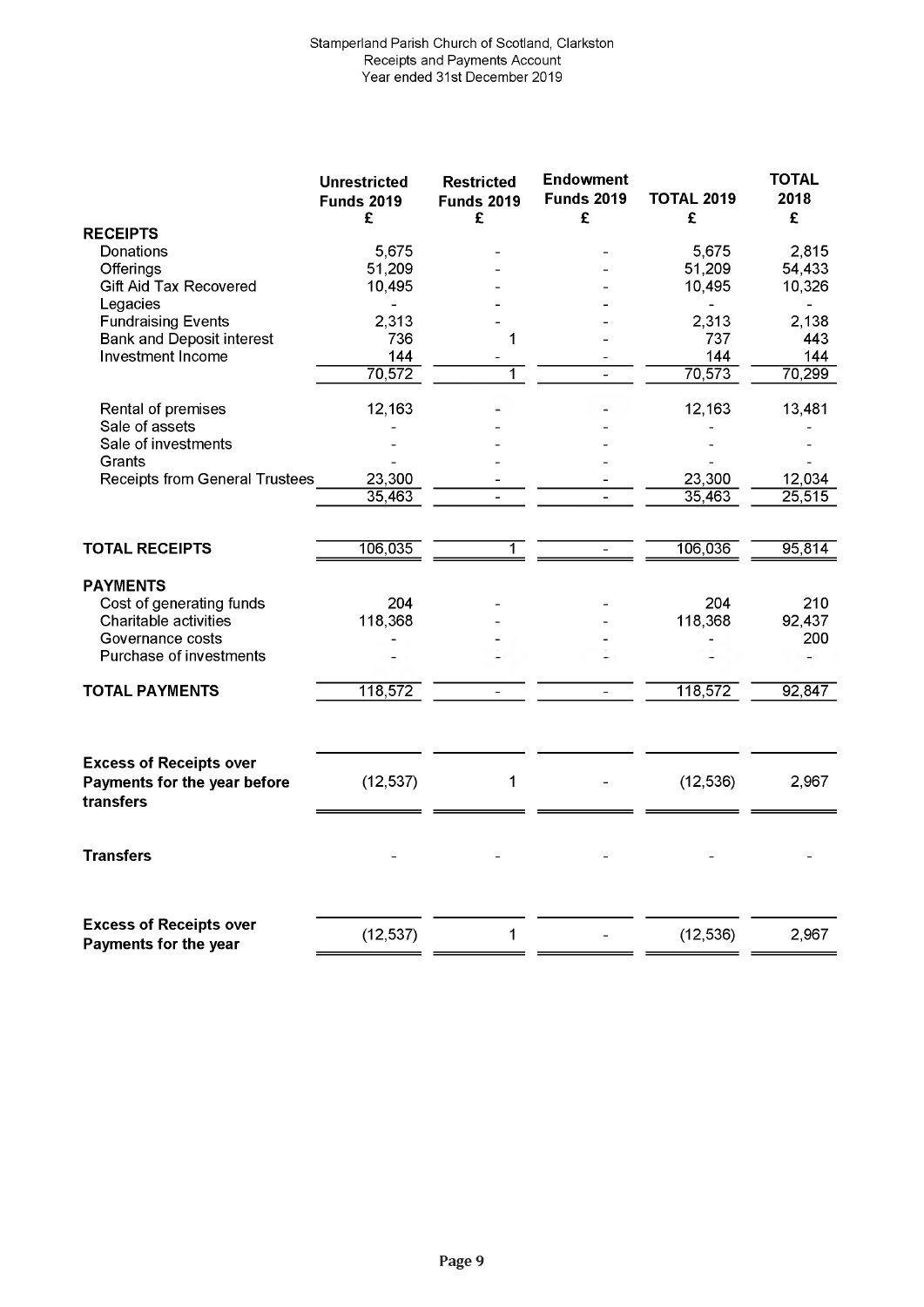## Stamperland Parish Church of Scotland, Clarkston Statement of Balances at 31st December 2019

|                                                                      | <b>Unrestricted</b><br><b>Funds 2019</b> | <b>Restricted</b><br><b>Funds 2019</b> | <b>Endowment</b><br><b>Funds 2019</b> | <b>TOTAL 2019</b> | <b>TOTAL</b><br>2018 |
|----------------------------------------------------------------------|------------------------------------------|----------------------------------------|---------------------------------------|-------------------|----------------------|
|                                                                      | £                                        | £                                      | £                                     | £                 | £                    |
| <b>Bank &amp; Cash Balances</b>                                      |                                          |                                        |                                       |                   |                      |
| Bank balances brought forward                                        | 129,235                                  | 1,260                                  |                                       | 130,495           | 127,528              |
| Movement in year<br>Excess of Receipts over<br>Payments for the year | (12, 537)                                | 1                                      |                                       | (12, 536)         | 2,967                |
| Bank balances carried forward                                        | 116,698                                  | 1,261                                  |                                       | 117,959           | 130,495              |
| <b>Investments</b>                                                   | 4,726                                    |                                        |                                       | 4,726             | 4,167                |
| <b>Assets</b>                                                        |                                          |                                        |                                       |                   |                      |
| <b>Liabilities</b><br>Unbilled major repairs and<br>services         |                                          |                                        |                                       |                   |                      |
| Total                                                                | 121,424                                  | 1,261                                  |                                       | 122,685           | 134,662              |

The accounts were approved at a meeting of the Trustees on 2nd February 2020

For and behalf of the Trustees

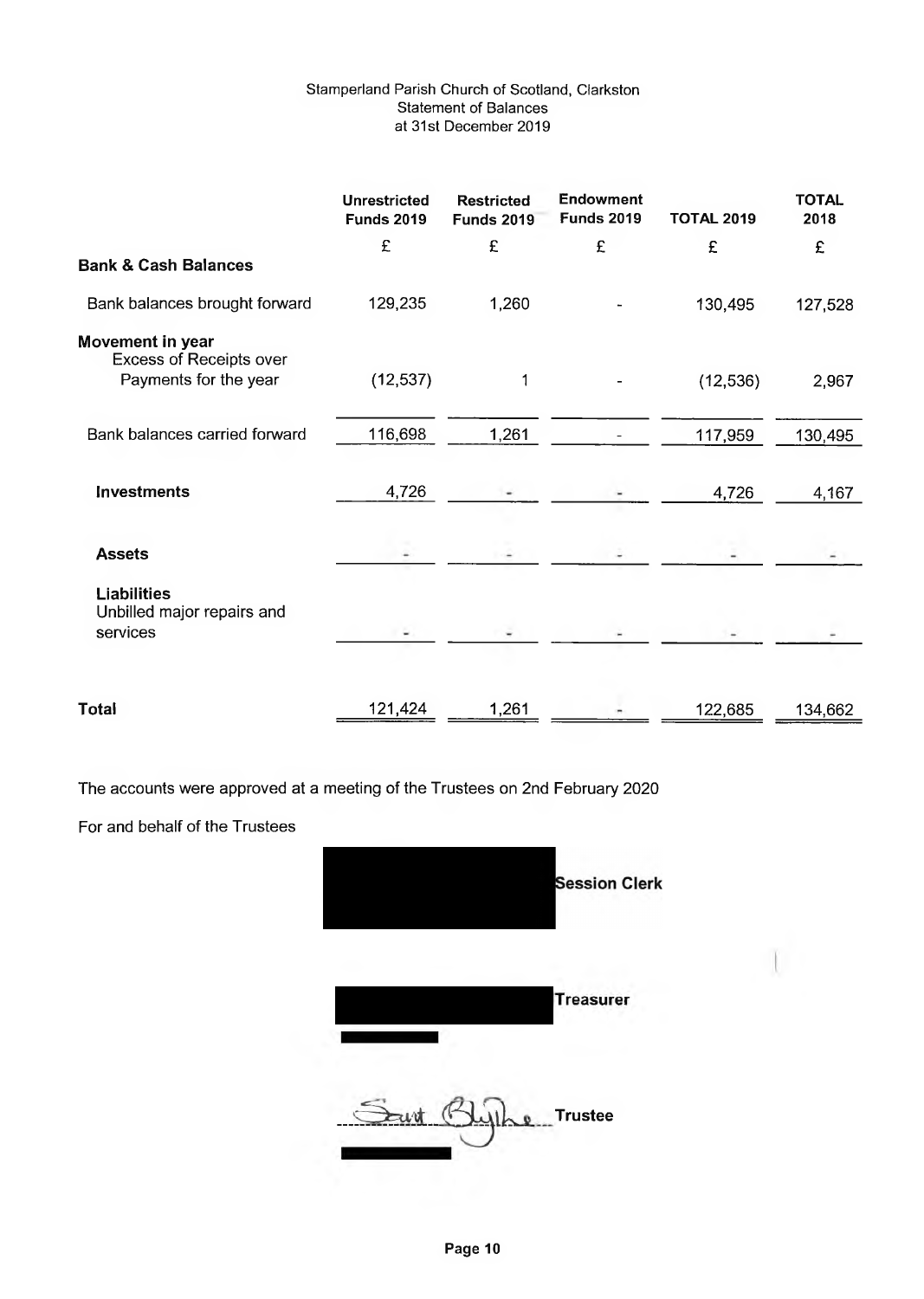## **1 Trustee Remuneration and Related Party Transactions**

During the year, one trustee, Mrs Alison Macfarlane received payment of £4,263 in respect of the cleaning and the provision of cleaning materials for the church and hall premises.

## **2 Minister's Stipend**

All Church of Scotland congregations contribute to the National Stipend Fund which bears the costs of all ministers' stipends and employer's contributions for national insurance, pension and housing and loan fund. Ministers' stipends are paid in accordance with the national stipend scale, which is related to years of service. For the year under review the minimum stipend was £27,585 and the maximum stipend (in the fifth and subsequent years) was £33,899.

## **3 Expenses paid to Charity Trustee**

Rev Scott Blythe received £504, £927 and £266 in respect of travel expenses, manse council tax and telephone costs.

| 4 | <b>Movements in Funds</b> | At 1Jan<br>2019 | Incoming<br>resources | Outgoing<br>resources | <b>Transfers</b><br>into Fund | As at 31 Dec 2019 |         |
|---|---------------------------|-----------------|-----------------------|-----------------------|-------------------------------|-------------------|---------|
|   |                           | £               | £                     | £                     | £                             | £                 | £       |
|   | <b>Restricted funds</b>   |                 |                       |                       |                               |                   |         |
|   | Kean Bequest              | 1.260           |                       | -                     |                               | 1,261             |         |
|   |                           |                 |                       |                       |                               |                   | 1,261   |
|   | <b>Unrestricted Funds</b> |                 |                       |                       |                               |                   |         |
|   | General Fund              | 8,136           | 105,947               | 118,385               | 12,000                        | 7,698             |         |
|   | Fabric Fund               |                 |                       |                       |                               |                   |         |
|   | Fabric Fund (general)     | 62,000          |                       |                       | (4,000)                       | 58,000            |         |
|   | Roof contingency          | 59,000          | ۰                     | ٠                     | (8,000)                       | 51,000            |         |
|   | Copper Fund               | 99              | 88                    | 187                   | ۰                             | ٠                 |         |
|   |                           |                 |                       |                       |                               |                   | 116,698 |
|   | <b>Total Funds</b>        | 130,495         | 106,036               | 118,572               | ٠                             |                   | 117,959 |

## **Purposes of Restricted Funds**

Kean Bequest is to provide elder training

#### **5 Investments**

|                       | Market value<br>at 1 Jan 2019 Purchases | <b>Disposals</b>         | Gain/(loss) on Market value<br>Revaluation | at 31 Dec 2019 |
|-----------------------|-----------------------------------------|--------------------------|--------------------------------------------|----------------|
| Fabric Fund (general) | 4.167<br>$\overline{\phantom{0}}$       | $\overline{\phantom{a}}$ | 559                                        | 4.726          |

The above investment is represented by 847 units in the Church of Scotland Investors Trust Growth Fund.

| <b>Other Funds - Unrestricted Funds</b>                                      |                       |                            |                                                                    |                                    |                                                                                    |  |  |
|------------------------------------------------------------------------------|-----------------------|----------------------------|--------------------------------------------------------------------|------------------------------------|------------------------------------------------------------------------------------|--|--|
| <u>Purposes</u>                                                              |                       |                            |                                                                    |                                    |                                                                                    |  |  |
|                                                                              |                       |                            | The Guild Fund relates specifically to the activities of The Guild |                                    |                                                                                    |  |  |
| The Sunday School Fund provides support for the Christian education of youth |                       |                            |                                                                    |                                    |                                                                                    |  |  |
|                                                                              | At 1 Jan<br>2019<br>£ | Incoming<br>resources<br>£ | Outgoing<br>resources<br>£                                         | <b>Transfers</b><br>into Fund<br>£ | As at 31 Dec<br>2019<br>£                                                          |  |  |
| Designated Guild Fund                                                        | 815                   | 2.925                      | 2,801                                                              |                                    | 939                                                                                |  |  |
| Designated Sunday<br>School Fund                                             | 243                   | 150                        | 346                                                                |                                    | 47                                                                                 |  |  |
|                                                                              |                       |                            |                                                                    |                                    | Neither the Guild Fund nor the Sunday School Fund form part of the Church Accounts |  |  |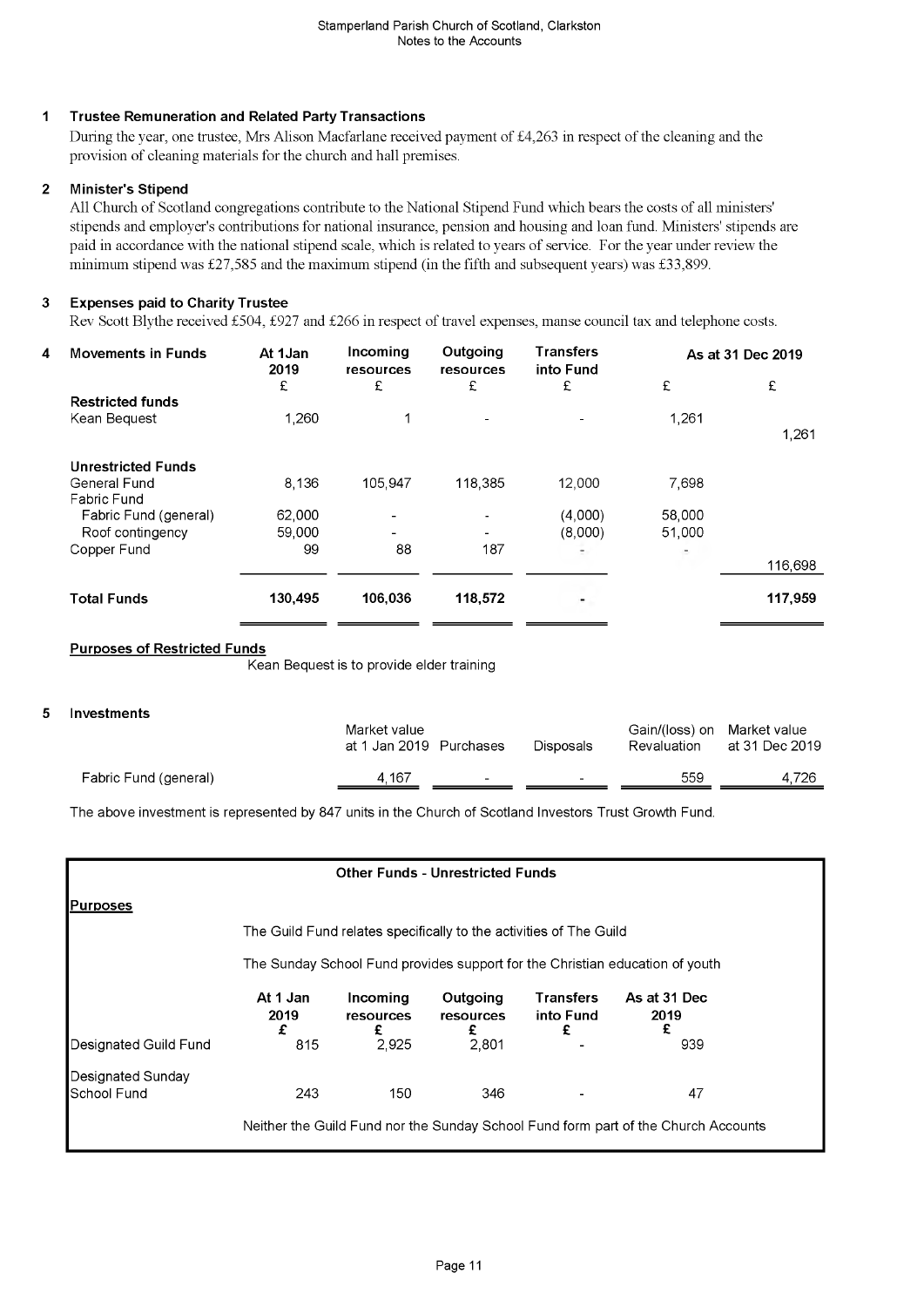## **6 ANALYSIS OF RECEIPTS**

|                                                          | <b>UNRESTRICTED</b><br><b>Funds 2019</b> | <b>RESTRICTED</b><br><b>Funds 2019</b> | <b>ENDOWMENT</b><br><b>Funds 2019</b> | <b>TOTAL</b><br>Funds 2019 | <b>TOTAL</b><br><b>Funds 2018</b> |
|----------------------------------------------------------|------------------------------------------|----------------------------------------|---------------------------------------|----------------------------|-----------------------------------|
| <b>RECEIPTS</b>                                          | £                                        | £                                      | £                                     | £                          | £                                 |
| <b>Offerings</b>                                         |                                          |                                        |                                       |                            |                                   |
| WFO Scheme (non Gift Aid)                                | 13,075                                   |                                        |                                       | 13,075                     | 14,120                            |
| <b>Gift Aid Donations</b>                                | 33,382                                   |                                        |                                       | 33,382                     | 35,597                            |
| Ordinary Offerings (Open plate)                          | 4,752                                    |                                        |                                       | 4,752                      | 4,716                             |
|                                                          | 51,209                                   |                                        |                                       | 51,209                     | 54,433                            |
| <b>Donations</b><br>Contributions from<br>Congregational |                                          |                                        |                                       |                            |                                   |
| Organisations                                            | 1,025                                    |                                        |                                       | 1,025                      | 1,332                             |
| <b>Weddings &amp; Funerals</b>                           | 150                                      |                                        |                                       | 150                        | 250                               |
| Other donations                                          | 4,412                                    |                                        |                                       | 4,412                      | 1,120                             |
| <b>Copper Fund Donations</b>                             | 88                                       |                                        |                                       | 88                         | 113                               |
|                                                          | 5,675                                    |                                        |                                       | 5,675                      | 2,815                             |
| Gift Aid Tax claimed                                     | 10,495                                   |                                        |                                       | 10,495                     | 10,326                            |
| Legacies                                                 | 0                                        |                                        |                                       | $\mathbf 0$                | $\mathbf 0$                       |
| <b>Fundraising Events</b>                                | 2,313                                    |                                        |                                       | 2,313                      | 2,138                             |
| <b>Bank and Deposit Interest</b>                         | 736                                      | 1                                      |                                       | 737                        | 443                               |
| Investment Income                                        | 144                                      |                                        |                                       | 144                        | 144                               |
|                                                          | 13,688                                   | 1                                      |                                       | 13,689                     | 13,051                            |
| <b>Rental of Premises</b>                                | 12,163                                   |                                        |                                       | 12,163                     | 13,481                            |
| Drawn down from General<br><b>Trustees</b>               | 23,300                                   |                                        |                                       | 23,300                     | 12,034                            |
|                                                          | 35,463                                   | $\overline{\phantom{a}}$               | $\overline{a}$                        | 35,463                     | 25,515                            |
|                                                          |                                          |                                        |                                       |                            |                                   |
| <b>Total Receipts</b>                                    | 106,035                                  | $\mathbf{1}$                           |                                       | 106,036                    | 95,814                            |

Contributions to Unrestricted Funds from church organisations included the following:

| The Guild                      | £400   |
|--------------------------------|--------|
| Scouts                         | £325   |
| BB (Company & Junior Sections) | £300   |
|                                | £1,025 |